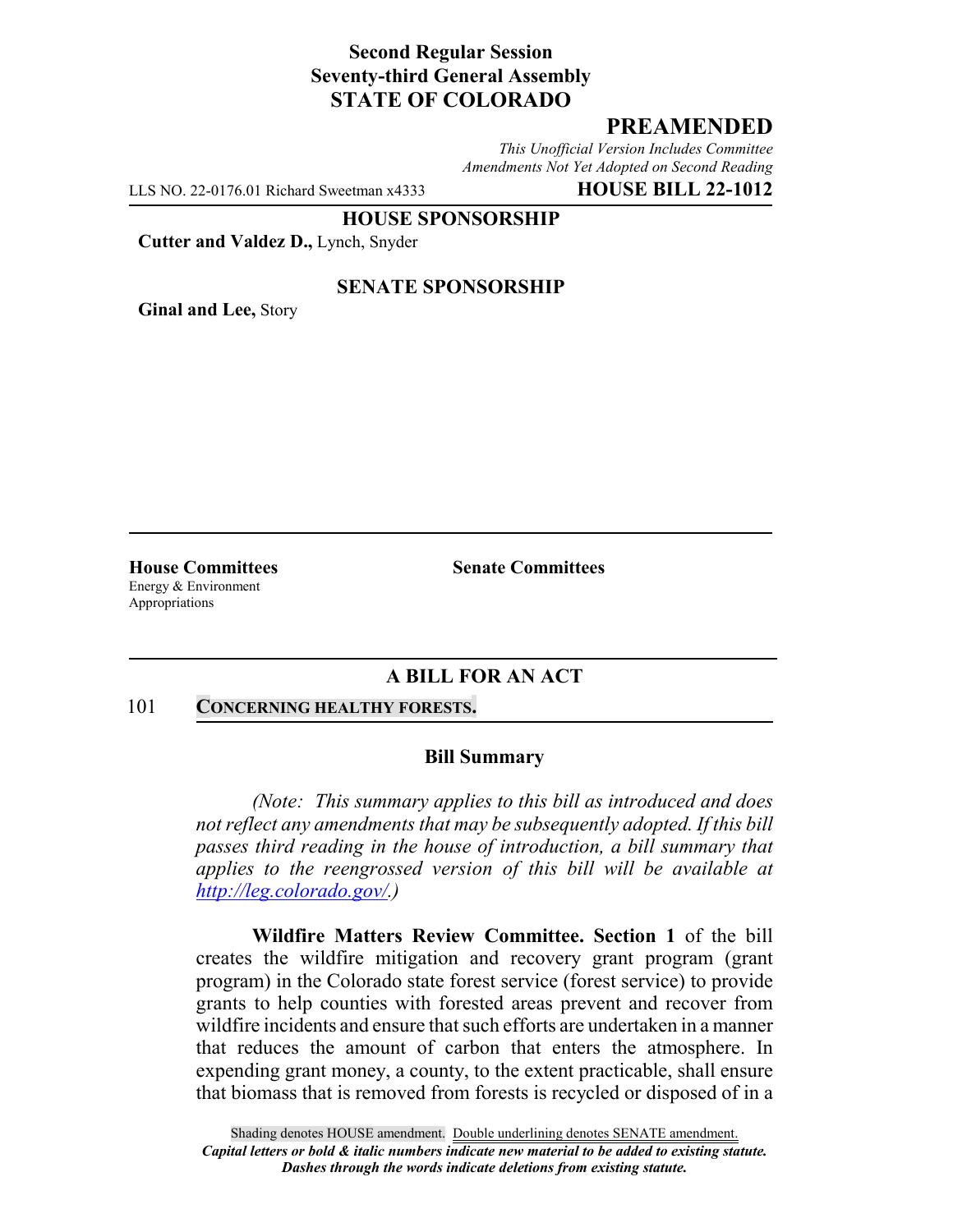manner that reduces the amount of carbon that enters the atmosphere.

The forest service shall administer the grant program and, subject to available appropriations, award grants out of money annually appropriated to the forest service for the grant program. The forest service shall review grant applications in consultation with the division of fire prevention and control in the department of public safety and with the Colorado forest health council in the department of natural resources.

The grant program is repealed, effective September 1, 2028. Before the repeal, the grant program is scheduled for a sunset review by the department of regulatory agencies. **Section 2** schedules this review.

| $\mathbf{1}$   | Be it enacted by the General Assembly of the State of Colorado:                                   |
|----------------|---------------------------------------------------------------------------------------------------|
| $\overline{2}$ | <b>SECTION 1.</b> In Colorado Revised Statutes, 23-31-310, amend                                  |
| 3              | $(1.5)(c)$ and $(4)(b)(III)$ ; and <b>add</b> $(4)(b)(V)$ , $(4)(b)(VI)$ , and $(8.3)(a)(III)(C)$ |
| $\overline{4}$ | as follows:                                                                                       |
| 5              | 23-31-310. Forest restoration and wildfire risk mitigation                                        |
| 6              | grant program - technical advisory panel - legislative declaration -                              |
| 7              | definitions - repeal. $(1.5)$<br>Legislative declaration. The general                             |
| 8              | assembly hereby:                                                                                  |
| 9              | Declares that it intends to provide aid and guidance for<br>(c)                                   |
| 10             | catastrophic wildfire risk mitigation and forest health improvements by                           |
| 11             | authorizing a competitive grant program to:                                                       |
| 12             | (I) Assist with funding community-level actions across the entire                                 |
| 13             | state that are implemented to protect populations and property in the                             |
| 14             | wildland-urban interface; and to                                                                  |
| 15             | (II) Promote forest health and the utilization of woody material,                                 |
| 16             | including traditional forest products and biomass energy;                                         |
| 17             | HELP COMMUNITIES WITH FORESTED AREAS PREVENT AND<br>(III)                                         |
| 18             | RECOVER FROM WILDFIRE INCIDENTS BY REMOVING DEAD TREES AND                                        |
| 19             | OTHER POTENTIAL FUEL AS WELL AS DEBRIS THAT HAS RESULTED FROM AN                                  |
| 20             | INCIDENT OF WILDFIRE OR INSECT INFESTATION; AND                                                   |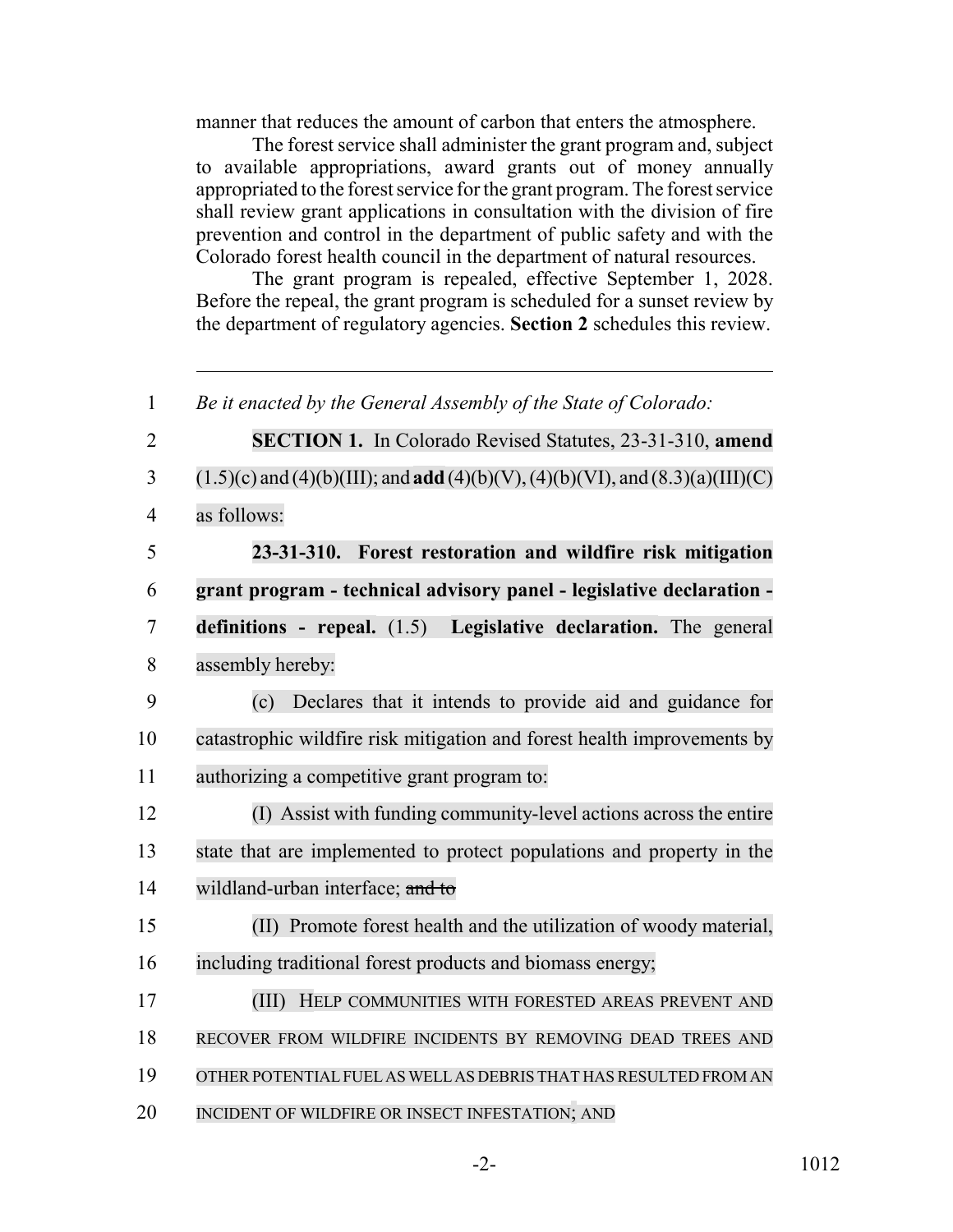(IV) ENSURE THAT EFFORTS DESCRIBED IN SUBSECTION  $(1.5)(c)(III)$  of this section are undertaken in a manner that MINIMIZES THE AMOUNT OF CARBON THAT ENTERS THE ATMOSPHERE. (4) **Eligibility requirements.** To be eligible to receive funding under this section, a project must: (b) Address one or more of the following objectives for the purpose of protecting water supplies: (III) Replanting NATIVE trees in deforested areas if such areas 9 exist in the proposed project area; and 10 (V) REDUCING POST-FIRE SOIL EROSION THROUGH THE USE OF AERIAL MULCHING, SEEDING WITH NATIVE SEED MIXES, AND RELATED ACTIONS; OR (VI) PROMOTING THE RECOVERY OF FORESTED LANDS FROM WILDFIRE INCIDENTS BY REMOVING DEAD TREES IN AREAS WITH SAFETY CONCERNS ARISING FROM THE AREAS' PROXIMITY TO COMMUNITIES, ROADS, TRAILS, OR STRUCTURES. (8.3) **Grant program.** (a) The forest service shall develop and administer the program in consultation with the technical advisory panel created in subsection (5) of this section. In developing the program, the forest service shall: (III) Require a grant applicant to demonstrate that: **(C)** FOR A PROPOSED PROJECT TO REMOVE DEAD TREES NEAR COMMUNITIES, ROADS, TRAILS, OR STRUCTURES PURSUANT TO SUBSECTION (4)(b)(VI) OF THIS SECTION, AREAS OF SALVAGE AND EXCLUSIONS FROM SALVAGE ARE IDENTIFIED BASED ON ECOLOGICAL DATA, TAKING INTO ACCOUNT SITE-SPECIFIC FEATURES, AND GUIDELINES FOR THE PRESERVATION OF KEY BIODIVERSITY ATTRIBUTES ARE CREATED THAT